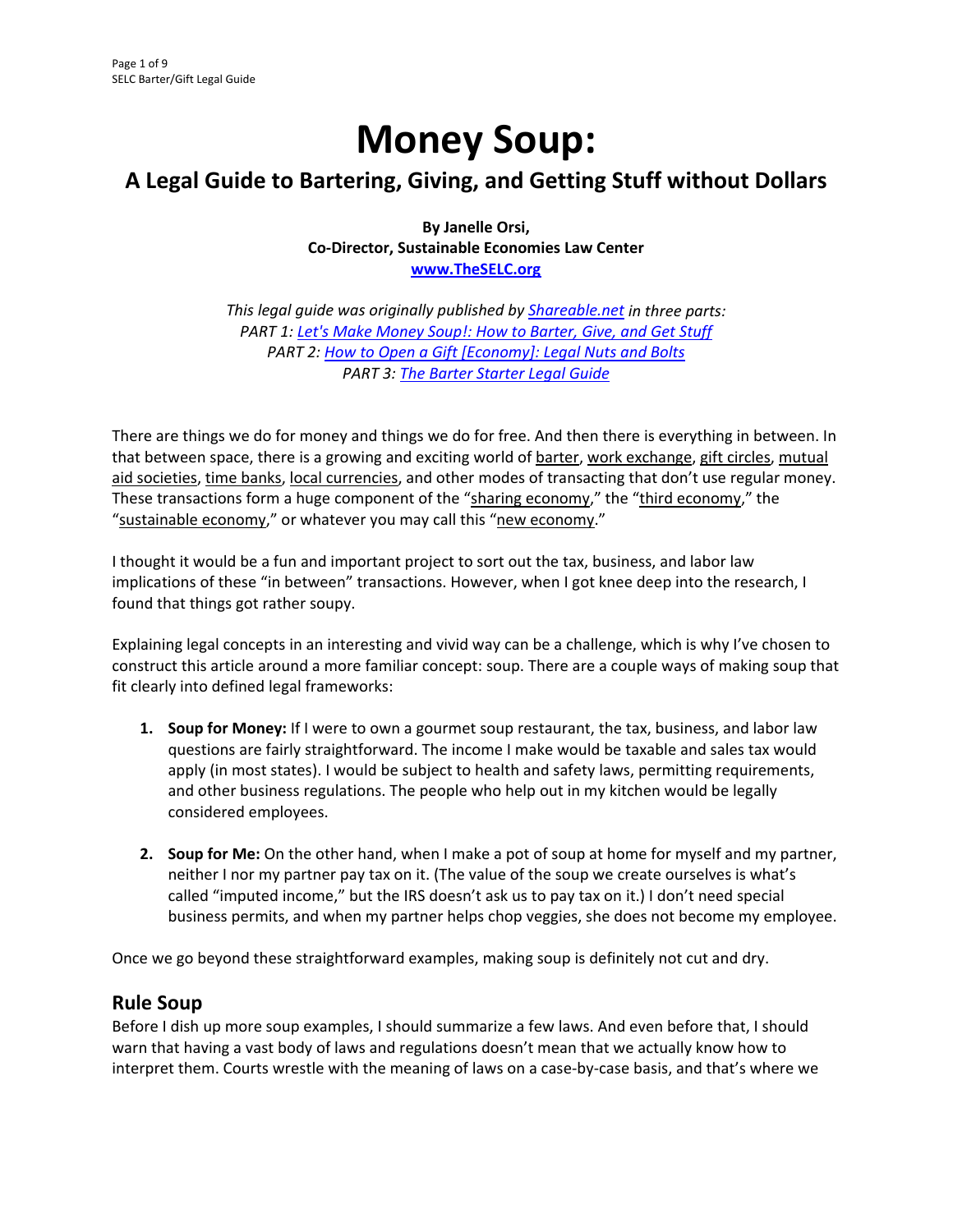learn how to interpret laws. When things end up in court, it's generally because there's a lot of value at stake in the case, like in a car accident lawsuit or major tax evasion case.

But how often do you think the IRS brings people to court over tax owed on a free guitar lesson received in exchange for babysitting? Definitely not often enough for us to have much case law to go on, or to know how to interpret the rules. So we are left with interesting grey areas.

For example, we have some general rules about income, barter, and gifts, and they go roughly like this:

- 1. **Income:** [With some exceptions,] gross income is taxed, whether it comes in the form of money, property, or services. (Treas. Reg. § 1.61‐1)
- 2. **Barter:** The value of something you receive through barter is income, and is therefore taxed, [with some exceptions]. (See IRS Publication 525)
- 3. **Gifts:** Gifts are generally not counted as part of gross income, and are therefore not taxed for the recipient, [with some exception].(*26 USCS § 102*)

In sum, barter is taxed and gifts are not. But in an informal economy, there are infinite ways to give and receive, and the line between barter and gifting could be unclear.

Furthermore, it's hard to know how far the taxing of barter income actually extends. The IRS rule on barter, as written, appears to tax *any* good or service you receive in exchange for *any* other good or service. In practice, however, it's probably not such a blanket rule. The IRS doesn't seem to concern itself with one-time, casual, non-commercial exchanges of goods or property. Administratively, it would be a hassle both for taxpayers and the IRS to report the plums I gave my neighbor in exchange for his figs. Unfortunately, it's hard to say at what point a barter arrangement has become sufficiently formal, commercial, or regular to be something that you should report.

A couple other questions that can get muddled in the new economy are:

- 1. **What is a business?** At what point do the favors you do for others make you a business owner? In the new economy, we will likely have an abundance of new micro‐enterprises, cottage industries, and even smaller "nano‐enterprises," many of which could get started by accident. When there's no money involved, there could be a vast grey area between having a business and not having one. For example, if you lend your car to a friend, you aren't a car rental company. But if you lend your car frequently in exchange for some goods and services, have you become a car rental company? It's important to know the difference, because once you are classified as a car rental *business,* suddenly you'll need to know about special permits, insurance, and legal regulation galore.
- 2. **What is an employee?** At what point do the services you provide to others make you their employee? As a general rule, if you do work for someone and they control *what* work you do and *how* you get it done, chances are you should be treated as an employee. Having employees comes with a list of obligations: pay minimum wage and overtime, pay payroll taxes, carry workers compensation insurance, adhere to OSHA standards, and so on. It's illegal for a business to avoid these obligations by using unpaid or "volunteer" labor, unless the person providing the labor could be legally classified as an intern or independent contractor. Although the practice is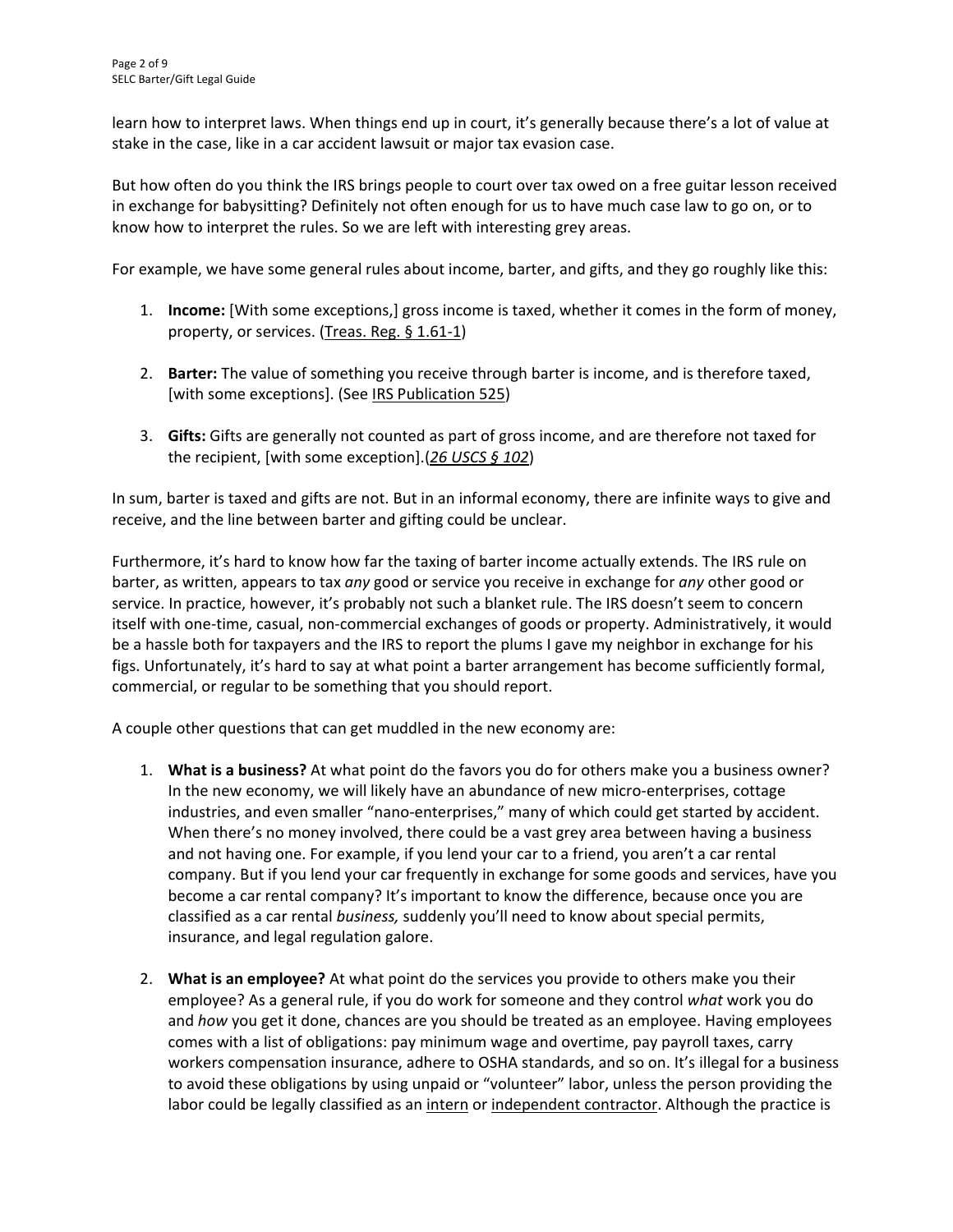widespread, "volunteering" on an organic farm in exchange for free produce could mean the farmer is violating wage and hour laws, for example.

## **Soup Gone Wild**

Let's look at how all these rules play out using other scenarios in which I make soup:

- 1. **Soup Parties:** What if I started throwing a fabulous monthly soup party for my friends? It's all for fun and for free, although my friends sometimes show their appreciation by inviting me over for dinner, or by bringing dessert to my party. For the most part, these activities fall under the category of "gift," and there will be few legal issues to worry about. I haven't become a restaurant and the dessert my friend brings probably won't be taxable to me as "income." (However, even while this seems like an unregulated realm, I've been surprised to learn that in some cities there are laws that limit how many people you are allowed to feed for free.)
- 2. **Gift Economy Soup:** Now what if I start having *weekly* soup parties and my friends start doing things for free too? As the spirit of giving and generosity grow, friends might offer free massage, gardening, computer help, handy work, or other favors. Other friends hold weekly salad nights, curry nights, or cook‐out nights, and I get free dinners every day of the week! In this circle of giving, no one is *obligated* to give or receive anything, and no one is officially keeping track of who gives what and how it should be valued.

What are the legal implications here? Since the giving occurs among friends and comes from a place of generosity, shouldn't it be tax free? And because there are no contractual expectations of compensation and because people aren't bargaining for things at a market prices, these activities aren't commercial, are they? I would say that's probably right, but it's hard to answer these questions with complete certainty. Slight variations in the above scenario could cause it to look more like example #3 (Barter Soup) or #6 (Soup Enterprises), which probably *are* taxed and regulated as businesses.

3. **Barter Soup:** Now what if my accountant offers to prepare my taxes in exchange for coming to five of my famous soup nights? Deal! But what does it mean legally? This example differs from the above Gift Economy example, because now we have a direct exchange that we've *bargained for*, and we have a binding verbal *contract* for barter. As discussed above, it's not clear to me that *all* barter is taxed, but this arrangement is something the IRS would want us to report.

Another question to ask here is: am I now accidentally operating a soup business? Since I have a binding and bargained for agreement to receive valuable services as "payment" for my soup, I've essentially *sold* soup to my accountant. Regulation of business comes from all kinds of agencies – health departments, planning departments, state tax boards, and so on. In the eyes of some agencies, selling soup even one time is not acceptable. Since the law varies from place to place, and from agency to agency, the main thing to remember is: be careful and do your research before you accidentally find yourself in business.

4. **Time Bank Soup:** To continue expanding on the soup scenarios, my next project could be going to the homes of elderly and disabled to help with cooking. Because they and I are part of a local time bank similar to the Japanese Furaei Kippu ("Caring Relationship Tickets") system, for each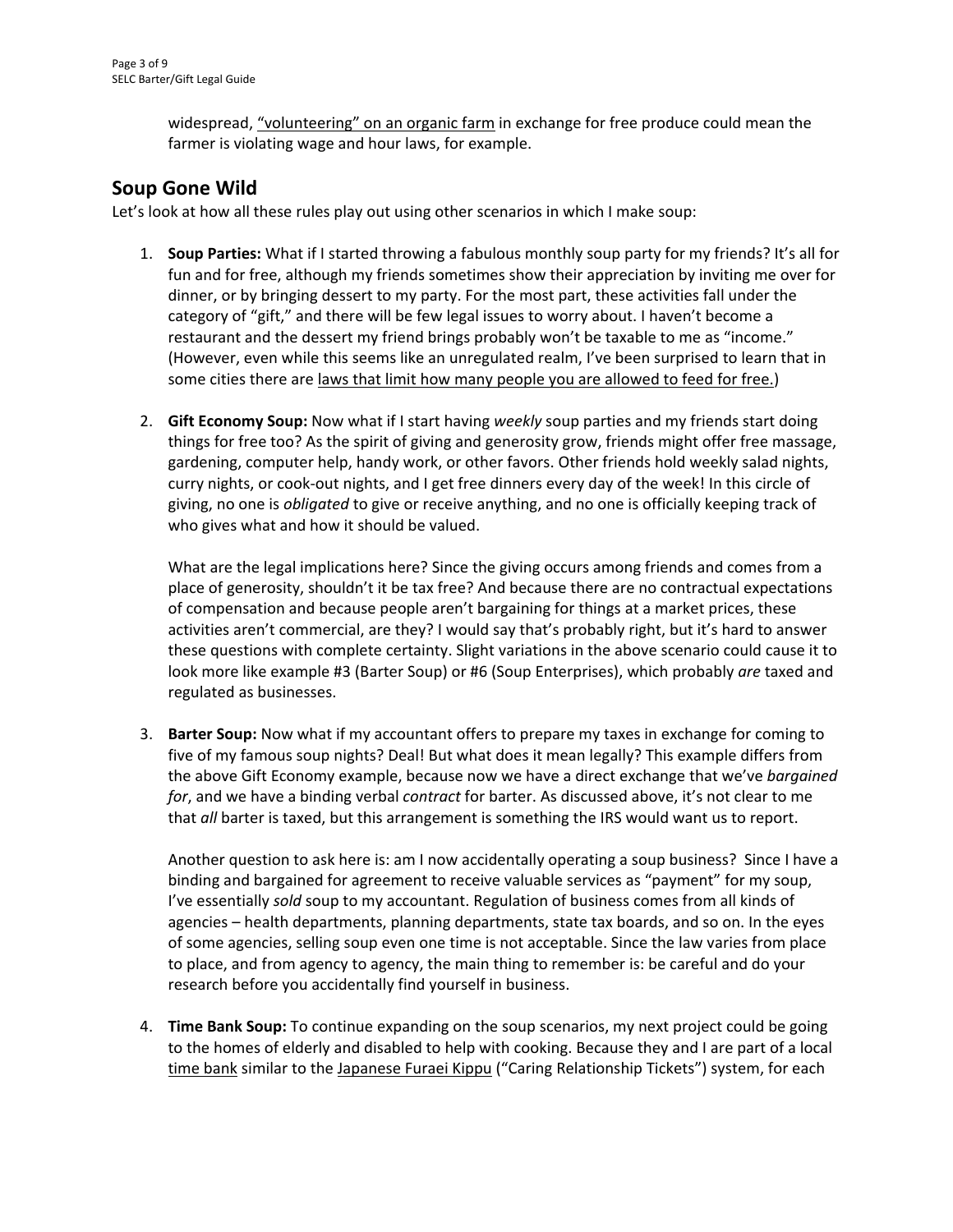hour that I spend helping out, I get a "time dollar." Later on, I could redeem each "time dollar" for an hour of someone else's time.

In three rulings, the IRS has given some vague indication that they aren't interested in taxing exchange of services like this. They give at least two reasons: 1) The exchanges are informal, meaning that I get no contractual right to have my favor returned. 2) The exchanges are noncommercial, meaning that they aren't bargained for at market rates; whether I spend an hour cooking soup or an hour providing legal advice, my hour is valued at the same rate, and all transactions are an‐hour‐for‐an‐hour. Those tax rulings are not supposed to be relied on as precedent, and there is disagreement about how they should be interpreted. Still, they provide some of our only clues about what the IRS views as being outside the realm of taxation.

5. **Soup for Hire:** Next, my landlord, who lives downstairs from me, learns of my superb soup and asks me to become a personal chef for her family, in exchange for allowing me to live rent free. I begin cooking two meals a day for her family, and at her pleading, learn to make things other than soup. The value of my free rent should be reported as income on my tax returns, and the value of my cooking services should be reported on her tax returns as rental income.

It's quite possible that I should now be classified as her employee, since I work for her regularly and take some direction from her about what to cook. Knowing whether a household worker is an employee or an independent contractor is critical. If you misclassify a household worker, you can end up with heavy fines. (Then, when you run for public office, you can end up with "nannygate.")

- 6. **Soup Enterprises:** Moving on with my soup scenario, now my soup has become so popular that I make multiple pots of soup every day, invite people over to share it, or put it in mason jars for people to pick up on my door step. No one ever pays me U.S. dollars for my soup, but I have been able to use soup to "pay" for most of what I need. I now get "free" health care, bike repair, fresh produce, and many other necessities and perks in exchange for soup. Even with no money changing hands, chances are that I've suddenly found myself in the soup business, and should pay tax on the value of most of what I receive in return. Also, as crazy as it sounds, when my friends come over to hang out in my kitchen and help me chop veggies, the law says I should be paying them minimum wage.
- 7. **Soup Bucks:** Finally, I can take my soup operation one step further and start creating soup gift certificates. If I "buy" things with soup, it might be more convenient to give people a certificate that they can redeem for soup when they need it or which they could give to someone else. In fact, the U.S. Dollar came about in a similar way, except that it was backed by gold, not soup. If my "Soup Bucks" start circulating within my local community, they essentially become a local currency. Each certificate has value not only because it can be exchanged for soup, but because it can be exchanged with anyone who is willing to accept it. The success of Soup Bucks as a currency will be based on the community's trust in my ability to keep on making soup.

Starting your own currency and printing paper money is a legal and legitimate thing to do in all but two states, and with some limitations, which you can read about here. But if you plan to back the currency with a guarantee of particular goods or services, then it's possible that the currency also meets the definition of a gift certificate, which is a form of contract and has various regulations attached.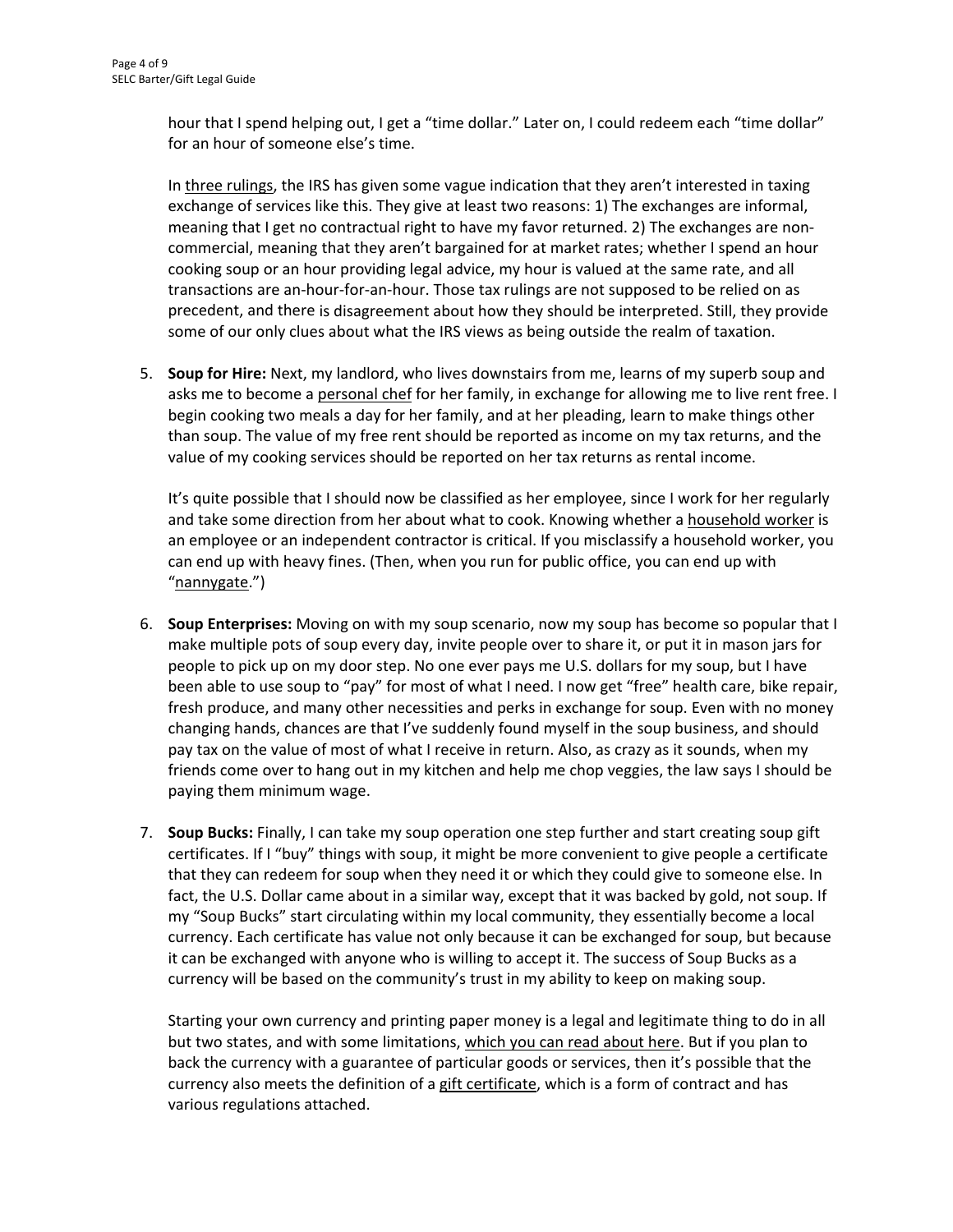# **I Can See Clearly Now the Money's Gone**

Even with all the annoying legal grey areas and hurdles, transacting without regular money is one of the most important things we can do to transform our economies. But why should we even delve into this world beyond money? After all, hasn't our national currency been a useful and efficient tool for transacting with one another? Yes, in theory.

But, in practice, dollars aren't always there when we need them, and whole communities suffer from the scarcity of dollars. To begin to understand how our money and banking systems play a role in actually *creating* scarcity, I'd recommend watching the online movie "The Money Fix."

The scarcity of money could actually be our good fortune if it forces us to see that *value* remains even when money does not. In reality, we have a wealth of valuable people, skills, goods, time, and potential in our communities. This value is highly unrecognized and underutilized because we've all had a lifelong dependence on transacting almost exclusively with our national currency.

Transacting through barter, gifting, time banks, and other creative means will instantly open up potential for strong, localized, and sustainable economies. While you can't use "Soup Bucks" to shop at Target or Safeway, you may be able to use Soup Bucks to support local crafts people, micro‐farmers, small manufacturers, and friends who can help you meet your needs. Rather than struggling to compete with multimillion dollar companies, a new generation of micro-entrepreneurs will thrive on new kinds of transactions.

The new economy comes hand-in-hand with more connected and supportive communities – neighborhoods where people know each other, circles of acquaintances who actively support each other, and more widespread use of cooperatives as a way to feed, house, and provide for ourselves and others. The new economy not only gives as a means to survive; it gives us a great way to live.

# **Opening Up a Gift [Economy]**

Giving and receiving gifts is the simplest way to get started in informal economy, because true gifts are largely unregulated and untaxed. Let your friends know you are exploring a gift-based economy, and tell people what you have to offer. Feeding people is a particularly good way to get it started, because sharing a meal builds connections among people. Don't ask people to pay you back, but do encourage them to pay it forward! Starting or joining a gift circle is another way to get started, and I recommend reading Alpha Lo's writings on gift circles.

## **Further Unwrapping the [Definition of] Gift**

If we actively create gift economies, it's important to analyze the tax implications of each gift. To help us delve deeper into the definition of a gift (specifically regarding the Internal Revenue Code Section 102 definition), the U.S. Supreme Court has given us some guidance, best summed up in *Commissioner v. Duberstein* 363 U.S. 278, 285 (1960). Here are some quotes from the Supreme Court, along with my own summaries in bold:

- 1. **Gifts arise from generosity:** "A gift […] proceeds from a detached and disinterested generosity, out of affection, respect, admiration, charity, or like impulses."
- 2. **Gifts don't come from a moral or legal obligation:** "If a payment proceeds primarily from the constraining force of any moral or legal duty, […], it is not a gift."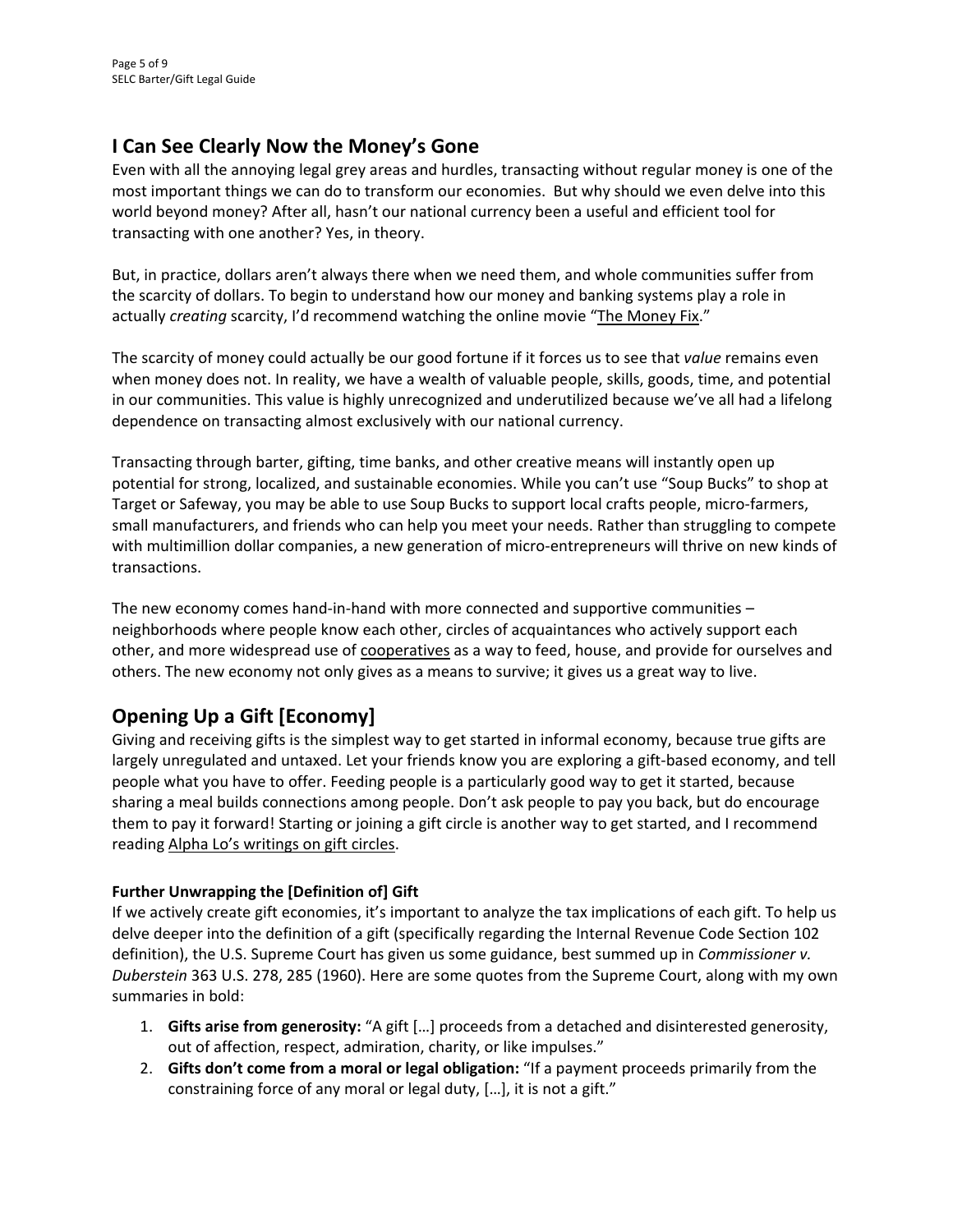- 3. **Gifts are not given with an anticipation of return:** "If a payment proceeds […] from the incentive of an anticipated benefit of an economic nature, it is not a gift."
- 4. **Gifts are not given as a payment for something:** "Payment made in return for services rendered is not a gift."
- 5. **The intention of the giver is what matters:** "In determining whether a transfer of property is a gift, […] the controlling factor is the intention with which the transfer […] has been made."

As legal standards go, this one is particularly fuzzy and touchy‐feely. If the authenticity of a gift is ever questioned by the IRS, a judge or jury must attempt to gain insight into the thoughts and feelings of the giver, to guess at their motives and intention. They would have to rely on vague criteria, such as the existence of a friendship, the non‐existence of a business relationship, and other quasi‐objective factors to guess at what the giver was feeling. If our gift economies ever go to trial, it will at least be interesting!

Even with the clues the Court has given us, the concept of a "gift" is still somewhat unwieldy. Let's apply it to another scenario: For years, I make soup for my elderly neighbor, simply as a kind gesture. Then, I go through a rough financial time after setting my kitchen on fire. My neighbor, who just received a large inheritance, gives me \$2000 to help out. These gestures do seem to arise from pure generosity and charity, so hopefully I wouldn't have to include the \$2000 in my income. But what if, absent financial troubles on my part, she gave me the check and said, "the soup has been so helpful to me over the years, but I've never been able to return the favor. I feel I should compensate you somehow!" Hmmm. Now is she giving me money out of a feeling of obligation? Does that mean the \$2000 is income to me? Probably.

Since the circumstances and intentions surrounding every gift could vary, the safest thing to do is to independently analyze every gift you receive to determine whether it should be included in your reported income. Think about the criteria listed above, and about the intention of the person from whom you received the gift. If it appears that a gift you are receiving comes as payment for something you have done or will do in the future, you should probably report it as income.

# **Barter Starter Guide**

## **Entering into a Barter Agreement**

If you are bartering for services, for something of significant value, and/or for something that relates to your business, it's a very good idea to get the arrangement in writing. The writing doesn't have to be a formal contract; it could be sufficient just to have an email exchange where you discuss and agree to the details. People tell me stories of barter gone wrong, and I find that it typically arises from a lack of clear expectations about what people will do for each other. "I will tune up your car if you build my website" is not a sufficiently detailed agreement.

An agreement for barter should at least include:

- 1) The timeframe for getting things done;
- 2) A detailed description of what will be done or exchanged, the quality and scope of the work, and what constitutes a job well done;
- 3) Whether there's an upper limit of the number of hours each person will put in on the project;
- 4) For tax purposes, what value will you assign for the services; and
- 5) What happens if one person fulfills their end of the barter agreement, but the other person does not? How will the person who did their work be compensated for their time? In regular money, and, if so, how much?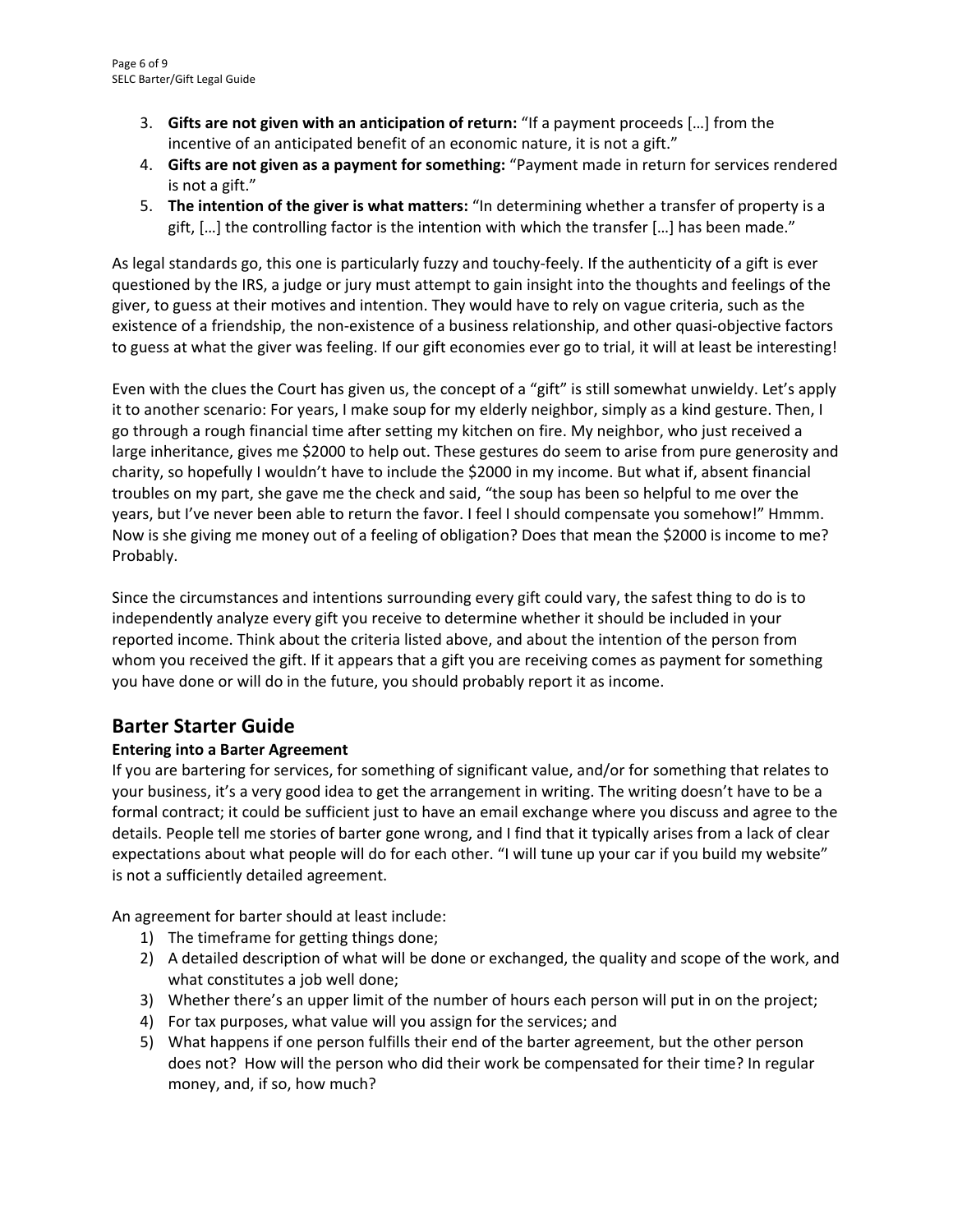#### **Paying Taxes on Barter**

As I discussed earlier in this article, it's not clear to me that the IRS wants to tax *every* exchange of goods or services, even though the rules do make it seem that way. The IRS doesn't seem to concern itself with casual, non‐commercial exchanges of goods or property, such as trading small favors with neighbors, taking turns driving in a carpool, exchanging babysitting with another family, and so on. But when you barter for something that you could normally get money for, when you bargain for it at or near a market rate, when you are in the business of providing the good or service you are bartering with, or when you get something in a barter arrangement that would generally be counted as income had you received it in cash, then you should pay taxes on the value.

#### **Determining Value**

Determining the value of the barter income will be a challenge. According to the IRS, "if services are paid for in property [or in exchange for other services], the fair market value of the property [or services] taken in payment must be included in income as compensation." Treas. Reg. § 1.61-2(d)(1).

Fair market value is a dollar amount that is based on what people in society at large are willing to pay for something. The irony and difficulty of this requirement is that many barter transactions take place outside of the marketplace, and the elements of generosity, cooperation, and community skew the price.

Another tricky piece of this is that we must overcome the law's presumption that a barter transaction always entails trading two things of equal value. The law states that "if the services are rendered at a stipulated price, such price will be presumed to be the fair market value of the compensation received *in the absence of evidence to the contrary."* Treas. Reg. § 1.61‐2(d)(1).

Here's what that means: If a physical therapist typically charges \$100 per hour, but agrees to provide therapy to someone in exchange for home‐grown vegetables, it is unlikely that the stipulated price of \$100 will be equaled by a modest bag of veggies. The physical therapist shouldn't have to report \$100 of income for each therapy session, but the law presumes that she should. What she can do is make a reasonable determination of the fair market value of the vegetables she receives, keep a written record of what she received and how she determined the value, then report that amount as income. That way, if she is ever audited, she has a record containing the required "evidence to the contrary."

#### **Reporting Barter Income**

Usually, barter income should be reported on Schedule C, unless the value you have received is akin to a different category of income. For example, if you have received a good or service in lieu of receiving a rent payment, you report the value as rental income on Schedule E.

Don't forget that when you report barter income, you can also deduct related business expenses. Thus, if an accountant provides \$1000 worth of services to a web design business, and the web design business provides \$1000 worth of services to the accountant, they each report \$1000 of income, and deduct \$1000 of business expenses (since accounting fees and web design fees are presumably businesses expenses for each). The net effect is that no taxes are paid.

You can also take into account the basis of property that you barter with. For example, if you barter your personal car for an electric bike worth \$1000, it doesn't mean that you will have \$1000 of net income, since you probably paid more than \$1000 for the car to begin with.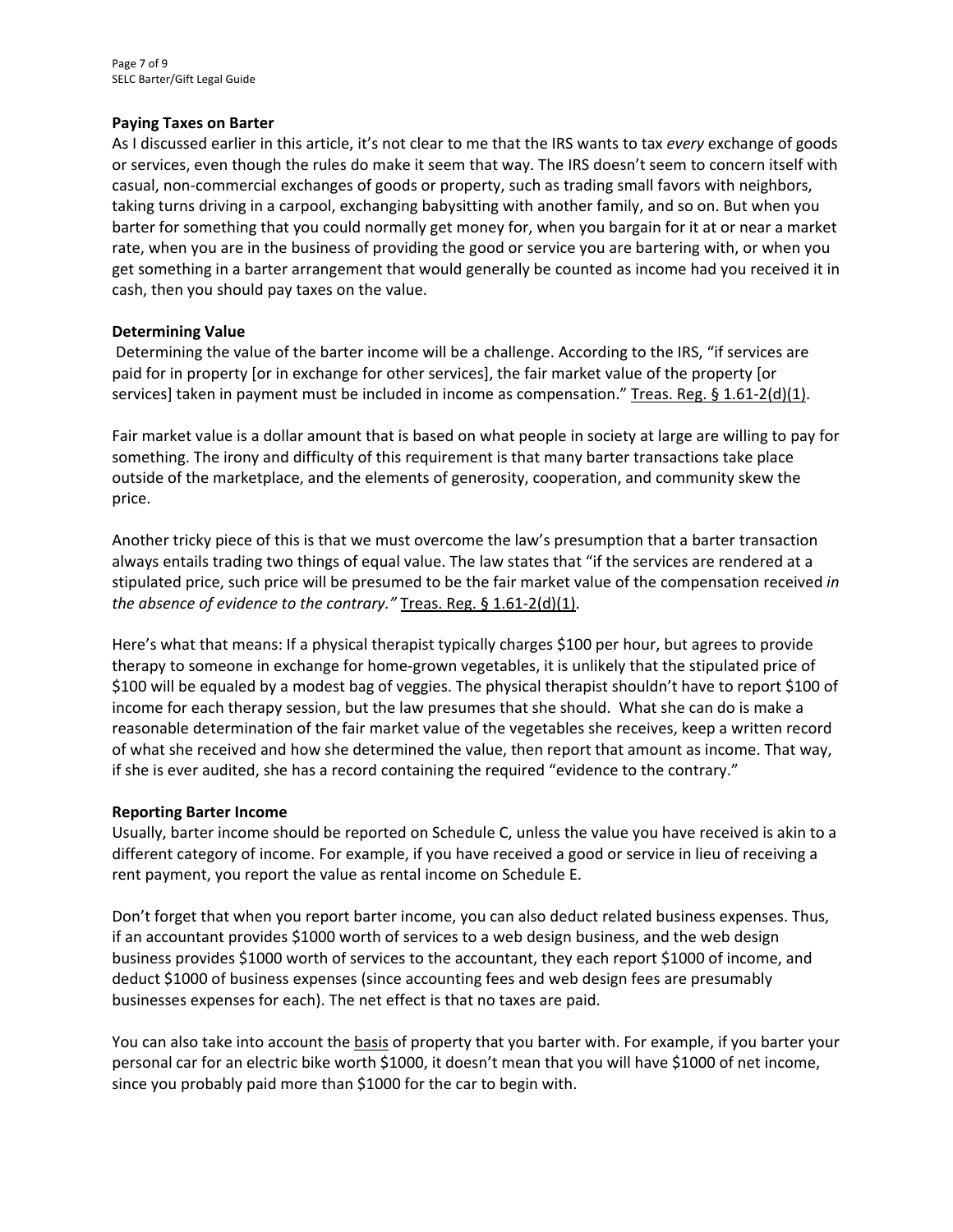How and where to report, deduct, and adjust all of this on your tax returns is getting beyond the scope of what I can explain, and is more of a question for a tax accountant. If you plan to make barter a significant part of your economic activity, I'd recommend finding an accountant who is willing to learn the ins‐and‐outs of barter and help you sort out the details.

#### **And Do Not Send Soup the IRS!**

Another irony about the taxation of non‐cash income is that the IRS expects you to pay the tax in cash. If the IRS considers 50 jars of soup to be income, why can't we just send them 8 jars to fulfill our tax obligations? Or 8 Soup Bucks? Unfortunately, we don't have that option at this time, and it requires us to always keep at least a small foot in the cash‐based economy.

Nevertheless, the idea of paying taxes in something other than cash is not an outrageous idea. As local currency expert Mira Luna has suggested, there should be a program that allows us to fulfill our tax liabilities by performing community service. It would be sort of like a time bank for paying taxes. In my hypothetical soup case, since I receive almost no cash for my soup, I could put in a few hours a week volunteering at a nonprofit soup kitchen to satisfy my tax liability.

## **Barter Exchanges and Time Banks**

#### **Barter Exchanges**

Barter can be a person‐to‐person transaction, or it brokered by a third party within a network of participants, through what the IRS calls a "barter exchange." The new Green America Exchange is an example of a barter exchange, where members can offer their services and goods to other members, and receive "payment" in Exchange Dollars. Green America has, in essence, created a new currency; but because they are facilitating and administering the transactions, Green America is considered a barter exchange. As such, they are obligated to report the members' barter income by filing form 1099‐B.

#### **Time Banks**

It's important to note that time banks are not considered barter exchanges. The IRS has declined to regulate time banks in the same way that they regulate barter exchanges, recognizing that time bank transactions are "informal exchange of similar services on a noncommercial basis and do not result in the creation of contractual rights and obligations among members" (Private Letter Ruling 9608009, November 9, 1995). Thus a time bank organization will generally not have to file a 1099-B for member transactions.

Time banks are unique in that one person's hour is valued the same as someone else's hour, so there is no market‐based valuation of people's services. In addition, people can spend time dollars, accumulate a negative account balance, and they are never legally obligated to "repay" them. It means that people who are in need can use a time bank to get assistance, without having to first accumulate a positive balance. In this respect, time banks aren't really facilitating barter; they are facilitating a culture of giving that could be an incredibly important tool for relieving poverty. If your community does not yet have a time bank, I'd recommend starting one!

## **Final Thoughts and Important Note**

This article was an attempt to make sense of things that don't make a lot of sense, and provide information on topics about which there is very little information available. Barter, gift economies, time banks, and related practices are crucial components of more sustainable economies, and we should not